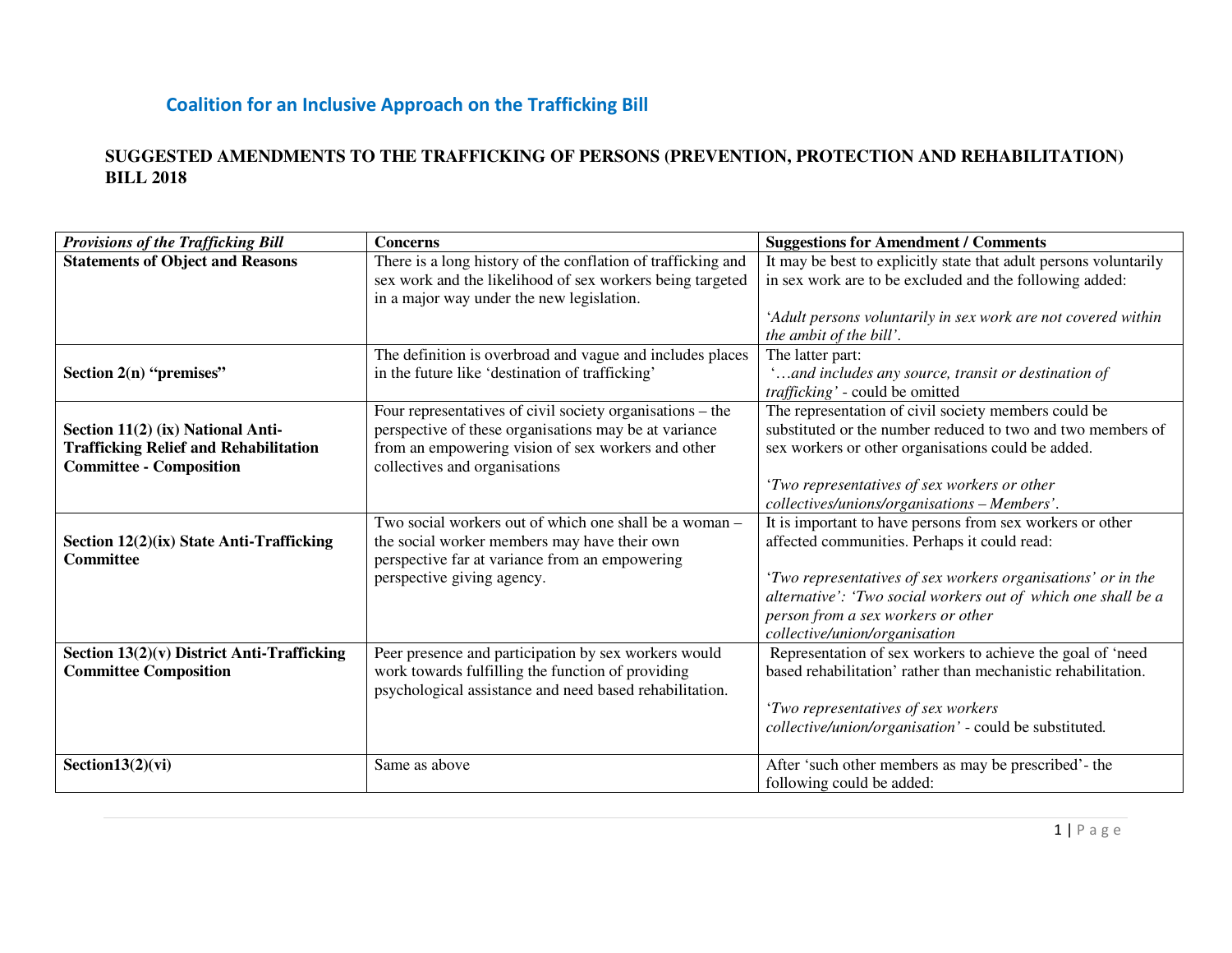|                                                                        |                                                                                                                                                                                                                                        | 'Two representatives of sex workers or other<br>collective/union/organisation'.                                                                                                                                                                                     |
|------------------------------------------------------------------------|----------------------------------------------------------------------------------------------------------------------------------------------------------------------------------------------------------------------------------------|---------------------------------------------------------------------------------------------------------------------------------------------------------------------------------------------------------------------------------------------------------------------|
| Section 16(1) 'rescue in case of imminent<br>danger to life and person | Recording the reasons in writing acts as a check in the<br>working of law so that a provision to be used if there is<br>imminent danger to life is not used in a mechanical<br>manner in each and every case as a convenient short cut | In Section 16(1) which reads: 'Where a police officer or Anti-<br>Trafficking Police Officer or Anti-Trafficking Unit has reason<br>to believe that it is necessary to rescue a person without undue<br>delay due to the imminent danger that may cause his life or |
| The provision also provides for medical                                | to avoid safeguards provided in law.                                                                                                                                                                                                   | person, the following may be added: for reasons to be                                                                                                                                                                                                               |
| examination, but does not mention taking                               |                                                                                                                                                                                                                                        | <i>recorded in writing</i> , he or it may remove such person                                                                                                                                                                                                        |
| consent of the 'rescued' person                                        | Consent for medical examination is part of right to life                                                                                                                                                                               |                                                                                                                                                                                                                                                                     |
|                                                                        | and liberty under Article 21.                                                                                                                                                                                                          | After 'take necessary steps for the medical examination', the                                                                                                                                                                                                       |
|                                                                        | It is likely that persons may be tested for HIV without                                                                                                                                                                                | following may be added:                                                                                                                                                                                                                                             |
|                                                                        | consent and the finding disclosed.<br>Delays are notorious in the legal system. Even where time                                                                                                                                        | "with the consent of the rescued person."<br>The provision for sending an adult to a home for rehabilitation                                                                                                                                                        |
| Section 17(4) Magistrate power in case of                              | limits are specified they are rarely adhered to. However,                                                                                                                                                                              | without taking into account consent or lack of consent must be                                                                                                                                                                                                      |
| adult rescuedvictim may be placed for                                  | specifying time limit acts as a check. The Allahabad High                                                                                                                                                                              | removed.                                                                                                                                                                                                                                                            |
| such reasonable period                                                 | Court gave compensation in one case as the time limit                                                                                                                                                                                  |                                                                                                                                                                                                                                                                     |
|                                                                        | specified was exceeded.                                                                                                                                                                                                                | If that is not agreeable, then in the alternative a time limit must                                                                                                                                                                                                 |
|                                                                        |                                                                                                                                                                                                                                        | be fixed:                                                                                                                                                                                                                                                           |
|                                                                        |                                                                                                                                                                                                                                        | "for a maximum of four/six weeks."                                                                                                                                                                                                                                  |
|                                                                        | An adult person must not be kept in custody without                                                                                                                                                                                    | The proviso needs to go in toto. However, if that is not                                                                                                                                                                                                            |
| Section 17(4) Proviso – Magistrate power                               | consent after being 'rescued'. Life and liberty is only to                                                                                                                                                                             | agreeable – then the adult person must be provided a                                                                                                                                                                                                                |
| to reject Voluntary application of adult                               | be deprived as punishment for committing crimes.                                                                                                                                                                                       | reasonable opportunity including legal representation to refute                                                                                                                                                                                                     |
| person                                                                 |                                                                                                                                                                                                                                        | the Magistrate's view that the application is not voluntary.                                                                                                                                                                                                        |
|                                                                        |                                                                                                                                                                                                                                        |                                                                                                                                                                                                                                                                     |
|                                                                        |                                                                                                                                                                                                                                        | Accordingly, at the end of the proviso: 'the Magistrate may                                                                                                                                                                                                         |
|                                                                        |                                                                                                                                                                                                                                        | reject such application after recording his reasons in writing',                                                                                                                                                                                                    |
|                                                                        |                                                                                                                                                                                                                                        | the following could be added:                                                                                                                                                                                                                                       |
|                                                                        |                                                                                                                                                                                                                                        | "and an opportunity offered to the rescued adult person to                                                                                                                                                                                                          |
|                                                                        |                                                                                                                                                                                                                                        | refute the opinion that the application is involuntary and                                                                                                                                                                                                          |
|                                                                        |                                                                                                                                                                                                                                        | establish that in fact the application seeking release is                                                                                                                                                                                                           |
|                                                                        |                                                                                                                                                                                                                                        | voluntary.'                                                                                                                                                                                                                                                         |
|                                                                        | Many mental health professionals may have stereotypes                                                                                                                                                                                  | Peer presence is crucial to the process of counselling and                                                                                                                                                                                                          |
| Section 17(5) Magistrate may summon                                    | prevalent in society. Peer presence would help in creating                                                                                                                                                                             | ascertaining need based rehabilitation.                                                                                                                                                                                                                             |
| mental health professional or psycho-                                  | a non-judgmental space.                                                                                                                                                                                                                |                                                                                                                                                                                                                                                                     |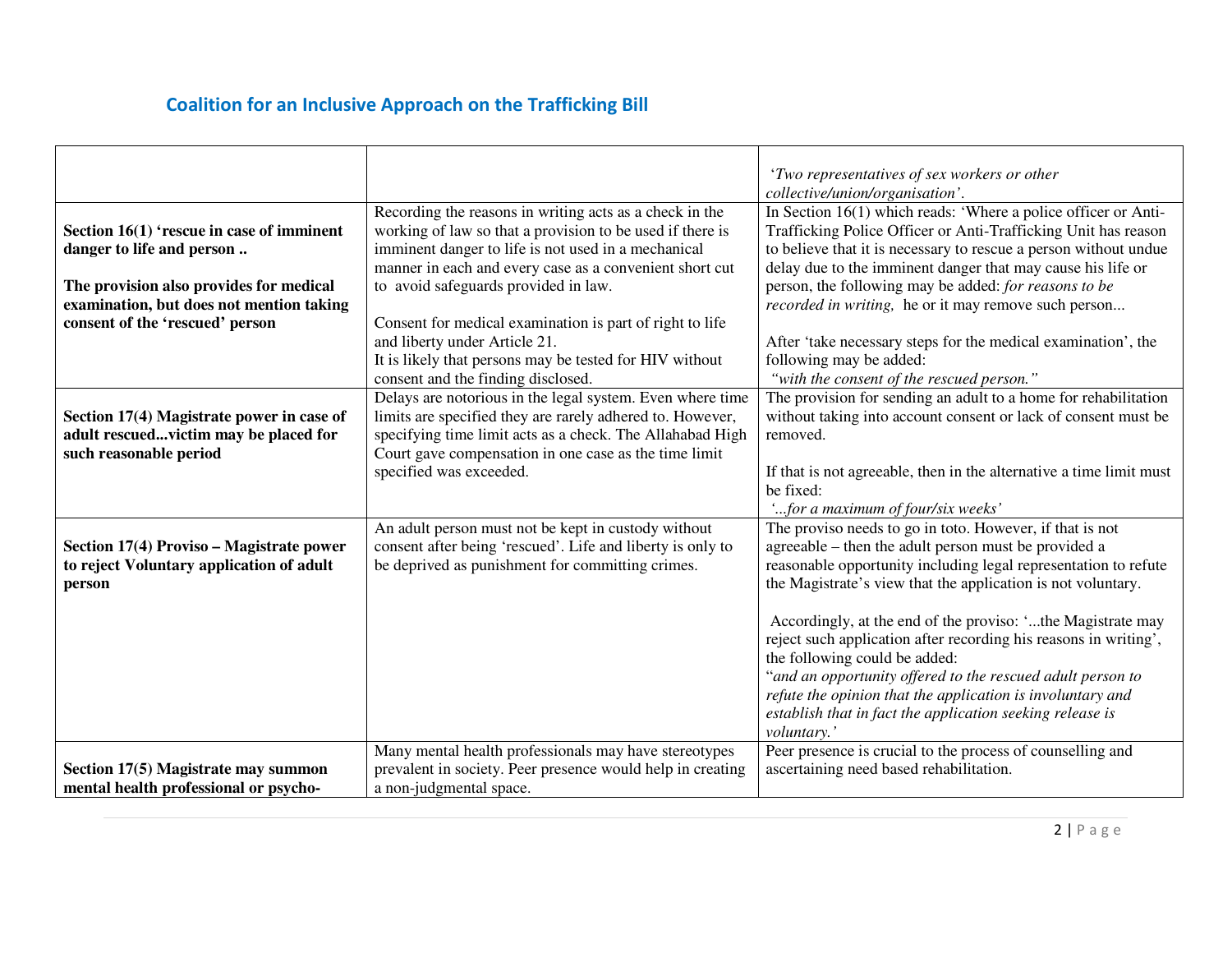| social counsellor orto assist                                                                                                                                   |                                                                                                                                                                                                                                                                                                                                                                                                                   | Accordingly, among the persons whose assistance can be taken<br>the following could be added:<br>'peer members or representatives of the<br>organisation/collective of the rescued person.                                                                                                                                                                                                                                                                                                                                                                     |
|-----------------------------------------------------------------------------------------------------------------------------------------------------------------|-------------------------------------------------------------------------------------------------------------------------------------------------------------------------------------------------------------------------------------------------------------------------------------------------------------------------------------------------------------------------------------------------------------------|----------------------------------------------------------------------------------------------------------------------------------------------------------------------------------------------------------------------------------------------------------------------------------------------------------------------------------------------------------------------------------------------------------------------------------------------------------------------------------------------------------------------------------------------------------------|
| <b>Section 19 Presumption as to offences in</b><br>case of offences in respect of a child or<br>woman or person suffering from physical<br>or mental disability | The provision provides for wholesale presumption that<br>the person has committed the offence for which he is<br>being prosecuted. Presumption of innocence and burden<br>of proof on prosecution are foundational principles of<br>criminal jurisprudence. The section turns this on its head<br>and places the onus of proving innocence on the accused.                                                        | Even under the amended rape law – there is a limited<br>presumption that 'if the woman says she did not consent, then<br>the lack of consent is to be presumed'. This limited<br>presumption can be rebutted by the accused under the rape law.<br>Introducing whole sale presumption of having committed an<br>offence for any category of offences is a dangerous proposition<br>in criminal jurisprudence leading to undermining of<br>foundational principles which form the bedrock of the<br>criminal-justice system.<br>Section 19 needs to be deleted. |
| Sections 21 to 23 provide for setting up<br><b>Protection Homes and Rehabilitation</b><br><b>Homes by Government and NGOs</b>                                   | The quality and manner of running the homes needs an<br>efficient monitoring mechanism                                                                                                                                                                                                                                                                                                                            | Provisions need to be introduced setting up an independent<br>monitoring mechanism with representatives from the 'rescued'<br>victim's community for monitoring the quality and manner of<br>running Protection Homes and Rehabilitation Homes.                                                                                                                                                                                                                                                                                                                |
| Section 24 – Application by person rescued<br>to make voluntary application to be in a<br><b>Rehabilitation Home</b>                                            | Rehabilitation should be offered to the victims as a choice<br>which they can exercise. All provisions providing for stay<br>in Protection and Rehabilitation Homes against the<br>wishes of a 'rescued' adult person are a violation of the<br>fundamental rights to life, liberty, freedom of movement<br>and the right to carry on any business, occupation or<br>profession.                                  | The only provision needed is one which provides for a<br>'rescued' victim/survivor to opt for stay in rehabilitation home<br>if they wish as specified in Section 24 and in tune with need<br>based rehabilitation and exercise of choice, agency and<br>consent.                                                                                                                                                                                                                                                                                              |
| <b>Section 26 Repatriation</b>                                                                                                                                  | The provision provides for written consent of the<br>victim/survivor and for counselling by psycho-social<br>professionals.<br>However, providing a non-coercive space and peer<br>support is crucial for the exercise of consent.<br>The bill aims to address the 'legal, economic and social<br>environment for the victims'. Repatriation does not<br>address these concerns and only puts the individual back | Section $26(3)$<br>After 'shall make arrangements for the counselling for the<br>victim by trained psycho-social professionals the following<br>could be added: 'along with counselling and support by peer<br>members from the community of the victim including any<br>collective/union or organisation'.<br>Provisions to provide for the contingency where the 'rescued'<br>person does not consent to be repatriated need to be added. In                                                                                                                 |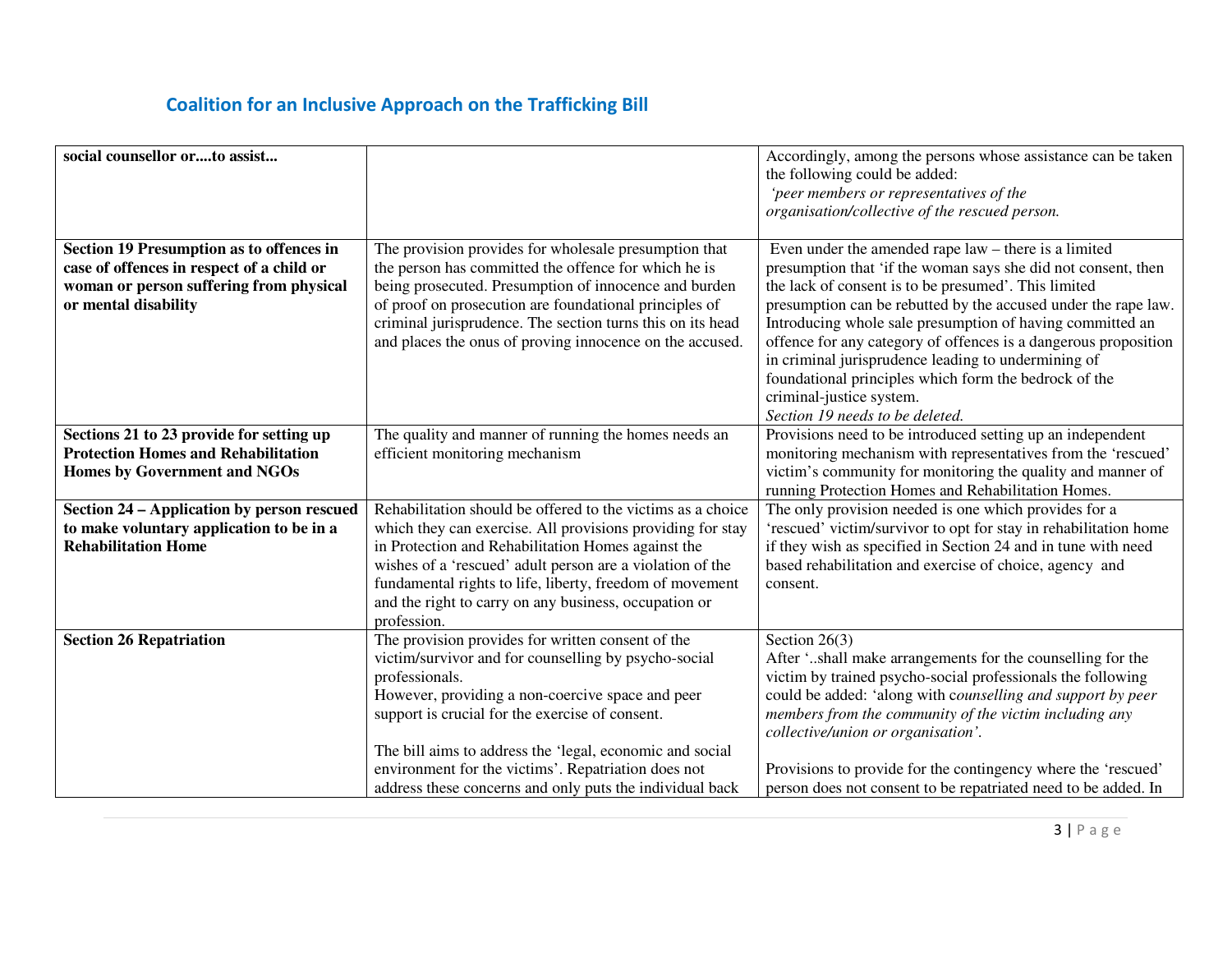|                                                                                                                                                                                                                     | to place of origin.                                                                                                                                                                                                                                                                                                                                                                                                                                                                                                                                                                                                               | case the person rescued does not wish to be repatriated, then<br>he/she should be at liberty to be released.<br>Provisions detailing steps to address the economic and social<br>environment of trafficked persons need to be worked out in<br>tune with the object of protection, prevention and rehabilitation<br>of the bill.                                                                                                                                                                                                                                                                                                                                                                                                                                         |
|---------------------------------------------------------------------------------------------------------------------------------------------------------------------------------------------------------------------|-----------------------------------------------------------------------------------------------------------------------------------------------------------------------------------------------------------------------------------------------------------------------------------------------------------------------------------------------------------------------------------------------------------------------------------------------------------------------------------------------------------------------------------------------------------------------------------------------------------------------------------|--------------------------------------------------------------------------------------------------------------------------------------------------------------------------------------------------------------------------------------------------------------------------------------------------------------------------------------------------------------------------------------------------------------------------------------------------------------------------------------------------------------------------------------------------------------------------------------------------------------------------------------------------------------------------------------------------------------------------------------------------------------------------|
| Section 29 (1) Forfeiture of property is or<br>likely to be used for the commission of an<br>offence                                                                                                                | Property is generally attached if a person is absconding to<br>ensure presence to face trial or after conviction as the<br>offence has been established and property attached as<br>punishment.<br>Section 29(2) Provides for forfeiture of movable and<br>immovable property after conviction.                                                                                                                                                                                                                                                                                                                                   | Retention of Section 29(1) can lead to harassment. The<br>presumption of innocence mandates that property be forfeited<br>after conviction.<br>Section 29(2) provides for forfeiture after conviction and<br>addresses the issue.<br>Section 29(1) could be deleted.                                                                                                                                                                                                                                                                                                                                                                                                                                                                                                     |
| Section 30 (i) to (xi) - Aggravated form of<br>trafficking                                                                                                                                                          | Trafficking for Child-bearing; administering hormones<br>for early sexual maturity; marriage or pretext of marriage;<br>begging are some of the purposes which constitute<br>aggravated offence. There is likelihood of transgender<br>persons taking hormones or of woman consenting to<br>surrogacy being targeted. Similarly, child marriages and<br>young eloping couples could be roped in the ambit of the<br>provision.<br>Section 31(viii) mentions 'causing or exposing a person<br>to a life-threatening including acquired immune<br>deficiency syndrome or human immunodeficiency virus'<br>as an aggravated offence. | Explanations could be inserted:<br>Section 31 (ii) Explanation $I - A$ woman bearing child with<br>consent would not come within the ambit of the provision.'<br>Section 31(iv) Explanation II - Hormones taken as part of the<br>processes by transgender persons or male to female or female<br>to male sex change do not fall within the ambit of the offence.<br>Section $31(v)$ Explanation III – Eloping couples do not fall<br>within the ambit of trafficking.<br>Section 31(viii) Other illnesses could be added to avoid<br>singling out and stigmatising HIV/AIDS:<br>'life threatening illness including hepatitis, '<br>Explanation $IV - Testing$ for HIV is to be done after<br>counselling, consent and confidentiality maintained about the<br>results. |
| <b>Section 34 Punishment for keeping or</b><br>allowing premises to be used as a place for<br>trafficking<br>Section $34(1)$ to be used as a place for<br>trafficking<br>Section 34(2)  used or intended to be used | The phrases are vague and over broad referring to a future<br>possibility and have the potential to be used to harass<br>persons                                                                                                                                                                                                                                                                                                                                                                                                                                                                                                  | Section 34(1) 'to be used as a place for trafficking' could be<br>amended to read: 'used as a place for trafficking'.<br>Trafficking is defined while Exploitation is an undefined vague<br>word.<br>Section 34(2)  intended to be used as a place of exploitation $-$                                                                                                                                                                                                                                                                                                                                                                                                                                                                                                   |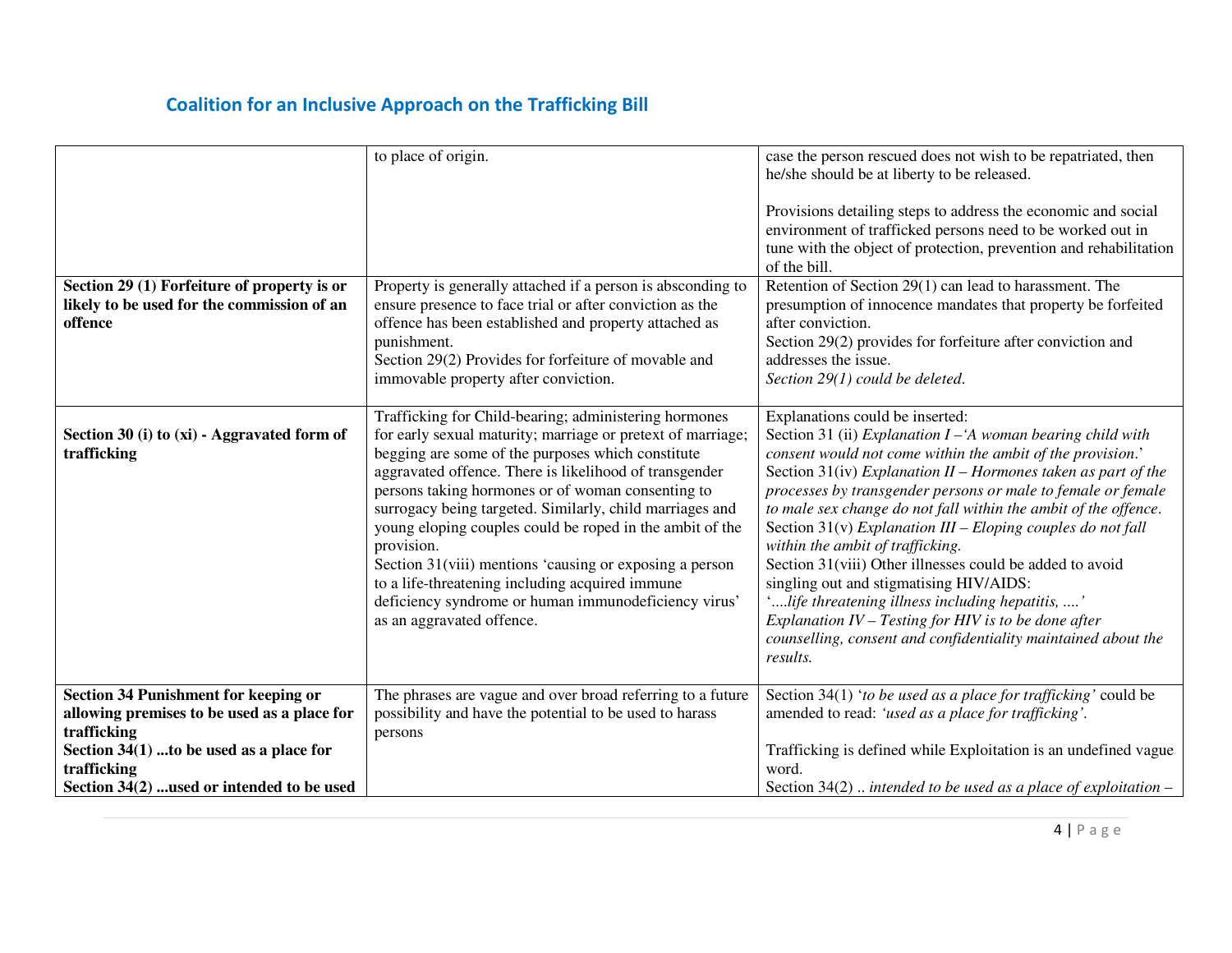| as a place of exploitation                                                                                                |                                                                                                                                                                                                                                                                                    | - could be omitted and 'used as a place for trafficking' could<br>be retained in the section.                                                                                                                                                                                                                                                                                                                                                                                                          |
|---------------------------------------------------------------------------------------------------------------------------|------------------------------------------------------------------------------------------------------------------------------------------------------------------------------------------------------------------------------------------------------------------------------------|--------------------------------------------------------------------------------------------------------------------------------------------------------------------------------------------------------------------------------------------------------------------------------------------------------------------------------------------------------------------------------------------------------------------------------------------------------------------------------------------------------|
| Section 35(1) Closure and eviction<br><b>Empowers Magistrate to evict occupiers</b><br>from premises used for trafficking | Sex workers are likely to get evicted even though they are<br>the looked upon by the law as victim and survivors, yet<br>they would be rendered homeless.                                                                                                                          | The owner, landlord, lessor could be retained in the category of<br>persons liable and a proviso introduced:<br>'Provided that sex workers who are victim/survivors under the                                                                                                                                                                                                                                                                                                                          |
|                                                                                                                           |                                                                                                                                                                                                                                                                                    | law are not to be evicted from their living spaces'.                                                                                                                                                                                                                                                                                                                                                                                                                                                   |
| <b>Section 36 Punishment for promoting or</b><br>facilitating trafficking of person                                       | material that promotes trafficking or exploitation of a<br>trafficked person'<br>The expression 'promotes' is vague and has the potential<br>of misuse as well as the space for subjective<br>interpretations of individual police officers                                        | Perhaps the following could be substituted:<br>'any material which has a direct nexus and leads to the<br>trafficking of any person'                                                                                                                                                                                                                                                                                                                                                                   |
| Section $39(2)$                                                                                                           | 'Whoever solicits or publishes electronically or any<br>other form which may lead to the trafficking of a<br>person'<br>May lead to trafficking is talking of a hypothetical<br>situation which may happen in the future and is prone to<br>misuse and subjective interpretations. | It could be substituted with:<br>'which has led to the trafficking of any person'.                                                                                                                                                                                                                                                                                                                                                                                                                     |
| Section 41 Offences related to media                                                                                      | 'Whoever distributes, sells or storesshowing incidence<br>of sexual exploitation, sexual assaultshall be punished                                                                                                                                                                  | Explanation on the lines of Section 79 of the IT act could be<br>added to provide safe harbour to intermediaries:<br>'Explanation - An intermediary who acts as a mere conduit<br>and does not initiate the transmission, select the receiver to the<br>transmission, or select or modify the information contained in<br>the transmission, and exercises due diligence while<br>discharging duties under the law and observe prescribed<br>guidelines does not fall within the ambit of the offence.' |
| <b>Section 42 Punishment for disclosure of</b><br>identity                                                                | Often the police hold a press conference and disclose the<br>identity or present the 'rescued' victim/survivors to the<br>press. At present the section mentions newspapers;<br>magazines, etc but omits investigating agencies.                                                   | A sub-section to Section $42(1)$ could be added:<br>'The police or any other investigating agency or the<br>prosecution shall not disclose the name, address or any other<br>particulars which may lead to the identification of a victim or<br>witness of trafficking.'                                                                                                                                                                                                                               |
| Section 52 $(2)(a)$                                                                                                       | Provision for anticipatory bail has been made inapplicable<br>for offences punishable with more than two years<br>imprisonment.                                                                                                                                                    | It is best to delete the provision so that the provision for<br>anticipatory bail is available. Anticipatory bail is not as a<br>matter of right and is granted at the discretion of courts, which                                                                                                                                                                                                                                                                                                     |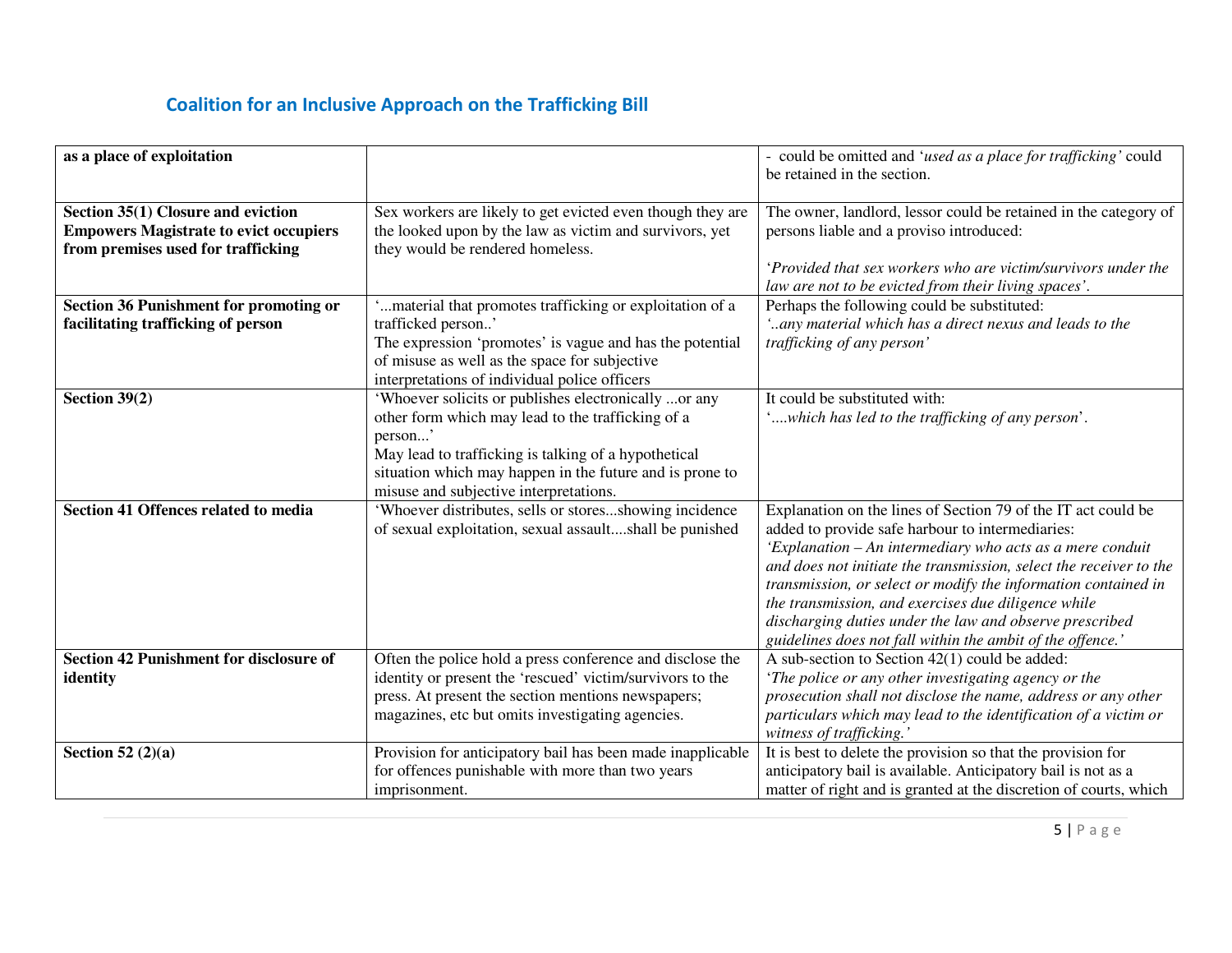|                         | The anticipatory bail provision is to avoid unnecessary       | is a sufficient check, as in appropriate cases the court will     |
|-------------------------|---------------------------------------------------------------|-------------------------------------------------------------------|
|                         | detention and harassment by being booked in criminal          | refuse the request for anticipatory bail.                         |
|                         | cases. Cases take a long time to conclude leading to          |                                                                   |
|                         | prolonged detention of persons presumed innocent in law.      | Section 52 (2) (a) could be deleted.                              |
| Section 52 $(2)(b)(ii)$ | The section specifies that bail is to be granted if the court | The only reasons to deny bail are circumstances showing that      |
|                         | is satisfied that 'there are reasonable grounds for           | the accused intends to abscond, or threaten witnesses or tamper   |
|                         | believing that the accused is not guilty of such an offence   | with evidence or commit other offences.                           |
|                         | or that he is not likely to commit any offence while on       |                                                                   |
|                         | bail.'                                                        | Opportunity to the Public Prosecutor under Section 52 $(2)(b)(i)$ |
|                         | It is difficult for an accused to establish a negative like   | to oppose the application before release on bail is a sufficient  |
|                         | 'not guilty of an offence' or 'not likely to commit any       | safeguard that reasons for denying bail would be brought to the   |
|                         | offence while on bail'.                                       | notice of the Court for a considered decision with regard to      |
|                         |                                                               | grant or denial of bail.                                          |
|                         | In effect this provisions works to effectively deny release   |                                                                   |
|                         | on bail leading to prolonged incarceration due to the time    | Section 52 (2) (b)(ii) could be deleted.                          |
|                         | taken for trials to conclude.                                 |                                                                   |
|                         | Experience of the working of similar provisions in other      |                                                                   |
|                         | laws substantiates the fact of virtual denial of bail and     |                                                                   |
|                         | long periods of detention.                                    |                                                                   |

#### **Specific Comments by HAQ Center for Child Rights**

| <b>Section 2: Definitions</b><br>In order to make the Bill comprehensive, the said provision<br>Act, 1956, Protection of Children from Sexual Offences Act<br>Sub-clause (2) of Section 2 states that the<br>terms which have not been defined in this<br>(POCSO Act), 2012, Bonded Labour System (Abolition) Act,<br>1976, Prohibition of Child Marriage Act, 2006 and Child and<br>Bill shall have the meaning as prescribed in | <b>Provisions of the Trafficking Bill</b> | <i>Issue</i> | <b>Suggestion/Comments</b>                                      |
|-----------------------------------------------------------------------------------------------------------------------------------------------------------------------------------------------------------------------------------------------------------------------------------------------------------------------------------------------------------------------------------------------------------------------------------|-------------------------------------------|--------------|-----------------------------------------------------------------|
| Adolescent Labour (Prohibition and Regulation) Act, 1986.<br>IPC, Code of Criminal Procedure, 1973<br>(Cr.P.C.), Information Technology Act,<br>2000, Juvenile Justice (Care and Protection<br>of Children) Act, 2015 (JJ Act, 2015).                                                                                                                                                                                             |                                           |              | should also include acts such as - Immoral Traffic (Prevention) |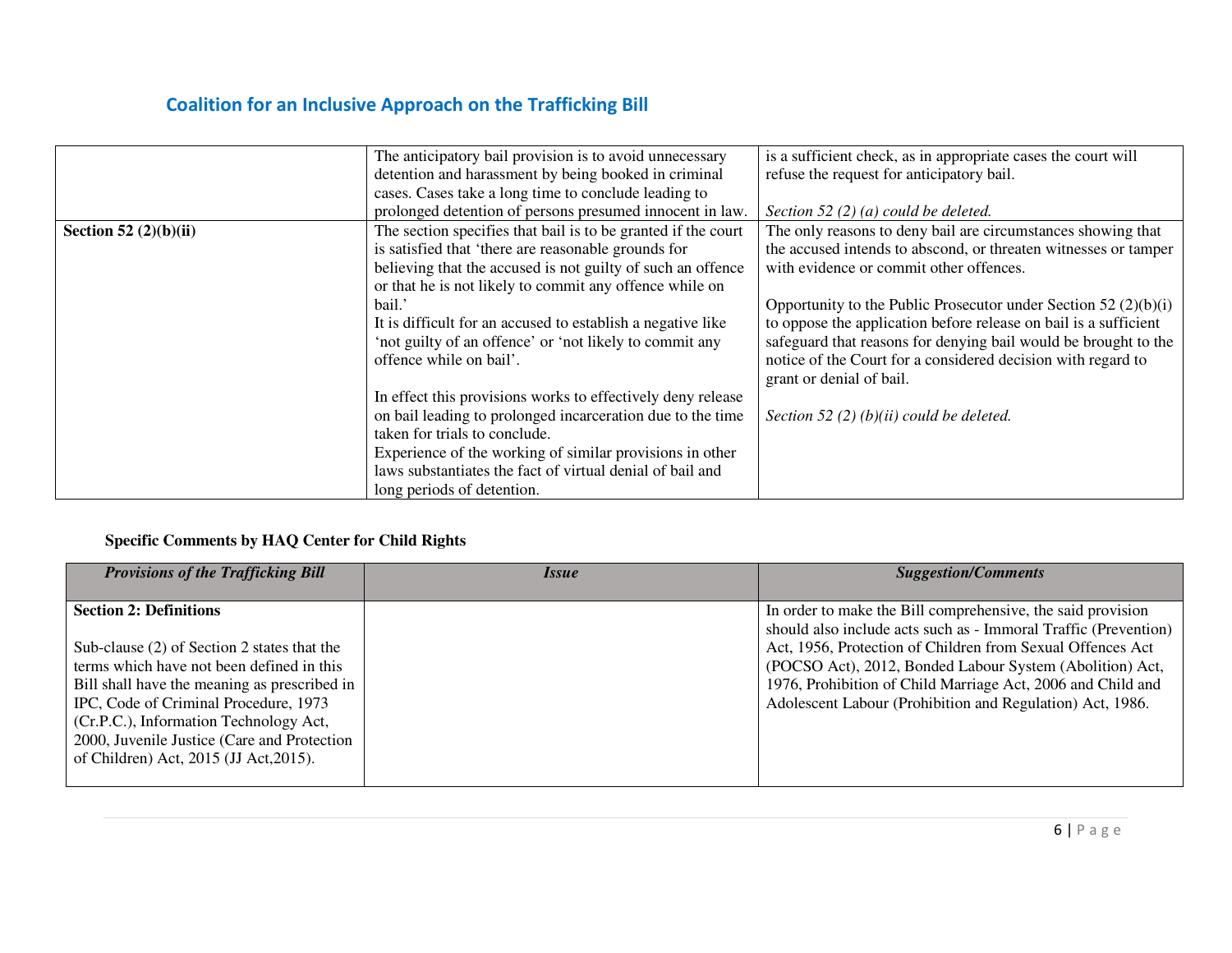| Section 17: Safety, care and protection of<br>persons rescued<br>Provision (3) of Section 17 states that after<br>age inquiry by the Magistrate if it is found<br>that the victim is a child, then the<br>Magistrate will pass such order as he<br>deems necessary for the care and protection<br>of the child.       | Once it has been determined that the victim is a child, the<br>Child Welfare Committee (CWC), under the JJ Act, 2015,<br>has been conferred with the power and responsibility for<br>the care and protection of the child.<br>However, in the present provision, the Magistrate has<br>been given the power to pass necessary orders in regard to<br>care and protection of the child.                                                                | In order to clear the ambiguity in the role and powers of the<br>authorities, the provision may be amended to state that upon<br>conducting age inquiry, the Magistrate should send the child<br>victim to concerned CWC for further action with regard to the<br>care and protection of the child.                          |
|-----------------------------------------------------------------------------------------------------------------------------------------------------------------------------------------------------------------------------------------------------------------------------------------------------------------------|-------------------------------------------------------------------------------------------------------------------------------------------------------------------------------------------------------------------------------------------------------------------------------------------------------------------------------------------------------------------------------------------------------------------------------------------------------|------------------------------------------------------------------------------------------------------------------------------------------------------------------------------------------------------------------------------------------------------------------------------------------------------------------------------|
| Section 21 and 22: Protection Home and<br><b>Rehabilitation Home</b>                                                                                                                                                                                                                                                  | Protection Home under Section 21 and Rehabilitation<br>Home under Section 22 have not been specifically defined<br>under Bill.                                                                                                                                                                                                                                                                                                                        | As terms like shelter home, observation homes, special homes<br>etc have been categorically defined under JJ Act, 2015,<br>similarly important terms like protection home and<br>rehabilitation homes should also be categorically defined for<br>the purpose of this Bill to distinguish them from the Children's<br>Homes. |
|                                                                                                                                                                                                                                                                                                                       | For the purpose of Section $22(2)$ , the appropriate<br>government may utilize any existing shelter home for the<br>purposes of rehabilitation home - It is not clear that<br>whether the older victims apart from children will also be<br>placed in these shelter homes.                                                                                                                                                                            | It must be made clear that adult victims of trafficking will not<br>be housed with children and for children it will be the<br>Children's Homes to which children will be sent on order of<br>the CWC                                                                                                                        |
| <b>Section 23: Registration</b><br>Protection and Rehabilitation Homes shall<br>be registered under this Bill. Further, in the<br>event that any person in-charge of the<br>Protection or Rehabilitation Home,<br>contravenes the aforesaid provision, the<br>aforesaid person-in-charge shall be made<br>punishable. | Whether the existing shelter home as defined under JJ<br>Act, 2015, also used for providing rehabilitation services<br>for the purpose of the Bill is required to separately register<br>under Section 23(1) of this Bill?<br>Monitoring mechanisms have not been laid down in the<br>said Bill to check the licensing or registration or<br>compliances of said homes providing rehabilitation and<br>protection services to victims of trafficking. |                                                                                                                                                                                                                                                                                                                              |
|                                                                                                                                                                                                                                                                                                                       |                                                                                                                                                                                                                                                                                                                                                                                                                                                       | The provision may be amended to include regular monitoring<br>of the Protection or Rehabilitation Home and if found not                                                                                                                                                                                                      |